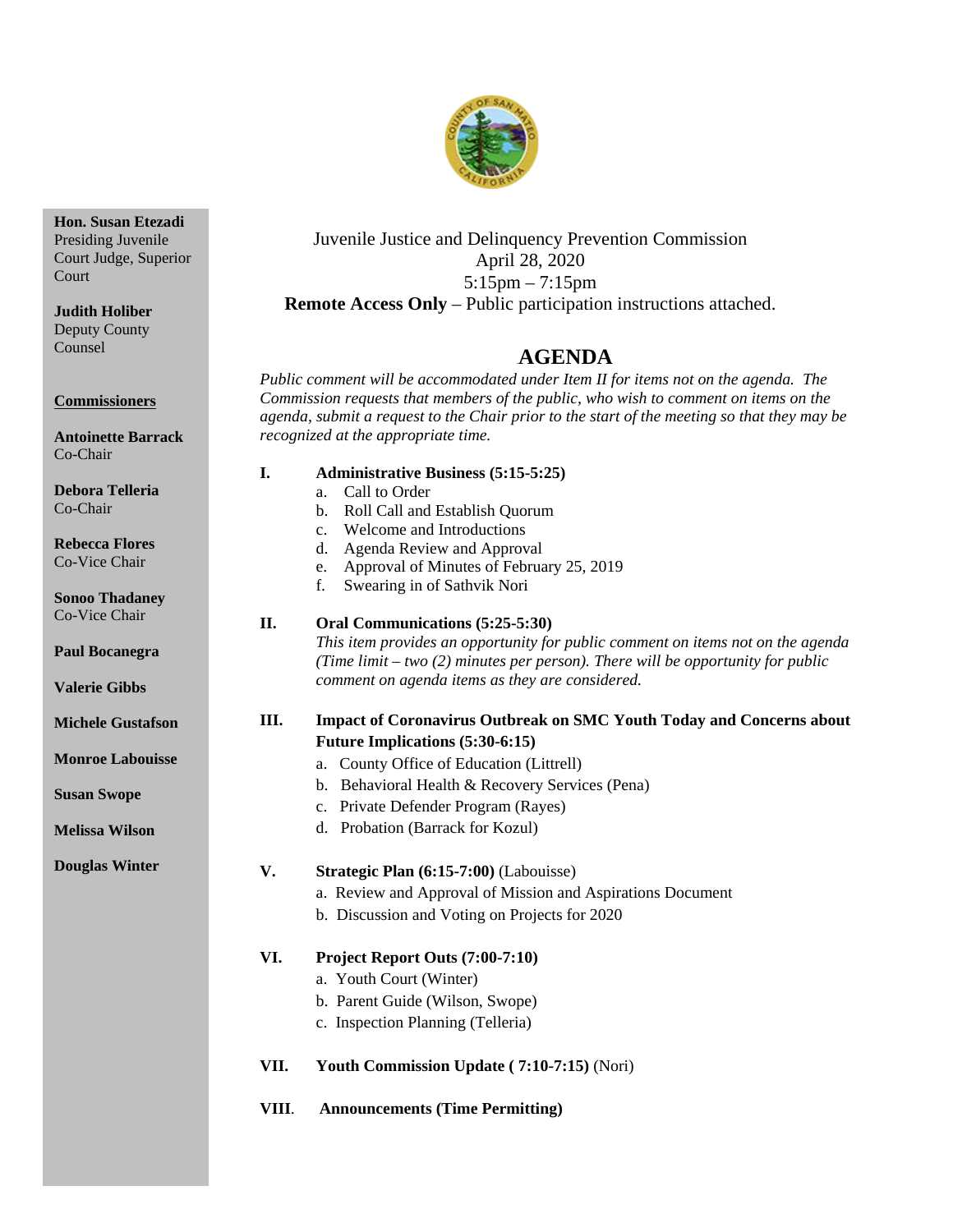#### **JJDPC Meeting, April 28, 2020 – Public Participation Instructions**

Pursuant to the Shelter in Place Orders issued by the San Mateo County Health Officer and the Governor, and the CDC's social distancing guidelines which discourage large public gatherings, the Juvenile Justice and Delinquency Commission's April 28, 2020 meeting will be held remotely with public access available by videoconference.

#### **Topic: JJDPC April Meeting**

**Time: Apr 28, 2020 05:00 PM Pacific Time (US and Canada)**

**Join from PC, Mac, Linux, iOS or Android: [https://stanford.zoom.us/j/94211325935?pwd=eDVvcU1BM0hWUFVnWEdqV2xiakhMdz09](https://protect-us.mimecast.com/s/L7rgCmZ0YRTk2rRYfGYzOV)**

For public access, please email JJDPC Chair Toni Barrack at [tonibarrack@gmail.com](mailto:tonibarrack@gmail.com) for password no later than 4:30 p.m. on April 28, 2020.

We highly recommend you use a computer or iPad type device and activate the camera feature vs. calling in only on audio.

You can also call in via phone (preferably, but not necessarily with a camera). See instructions below.

iPhone one-tap (US Toll): +18333021536,,94211325935# or +16507249799,,94211325935#

Telephone: Dial: +1 650 724 9799 (US, Canada, Caribbean Toll) or +1 833 302 1536 (US, Canada, Caribbean Toll Free)

Meeting ID: 942 1132 5935

## **Next Meeting: Tuesday, May 26, 2020 5:15 – 7:15 p.m. Location: To Be Determined**



MEETINGS ARE ACCESSIBLE TO PEOPLE WITH DISABILITIES. INDIVIDUALS WHO NEED SPECIAL ASSISTANCE OR A DISABILITY-RELATED MODIFICATION OR ACCOMMODATION (INCLUDING AUXILIARY AIDS OR SERVICES) TO PARTICIPATE IN THIS MEETING, OR WHO HAVE A DISABILITY AND WISH TO REQUEST AN ALTERNATIVE FORMAT FOR THE AGENDA, MEETING NOTICE, AGENDA PACKET OR OTHER WRITINGS THAT MAY BE DISTRIBUTED AT THE MEETING, SHOULD CONTACT ADMINISTRATIVE COORDINATOR TONY BURCHYNS AT 650- 312-8963 AT LEAST 72 HOURS BEFORE THE MEETING AS NOTIFICATION IN ADVANCE OF THE MEETING WILL ENABLE THE COUNTY TO MAKE REASONABLE ARRANGEMENTS TO ENSURE ACCESSIBILITY TO THIS MEETING AND THE MATERIALS RELATED TO IT. ATTENDEES TO THIS MEETING ARE REMINDED THAT OTHER ATTENDEES MAY BE SENSITIVE TO VARIOUS CHEMICAL BASED PRODUCTS.

If you wish to speak to the Committee, please fill out a speaker's slip. If you have anything that you wish distributed to the Committee and included in the official record, please hand it to the County Manager who will distribute the information to the committee members.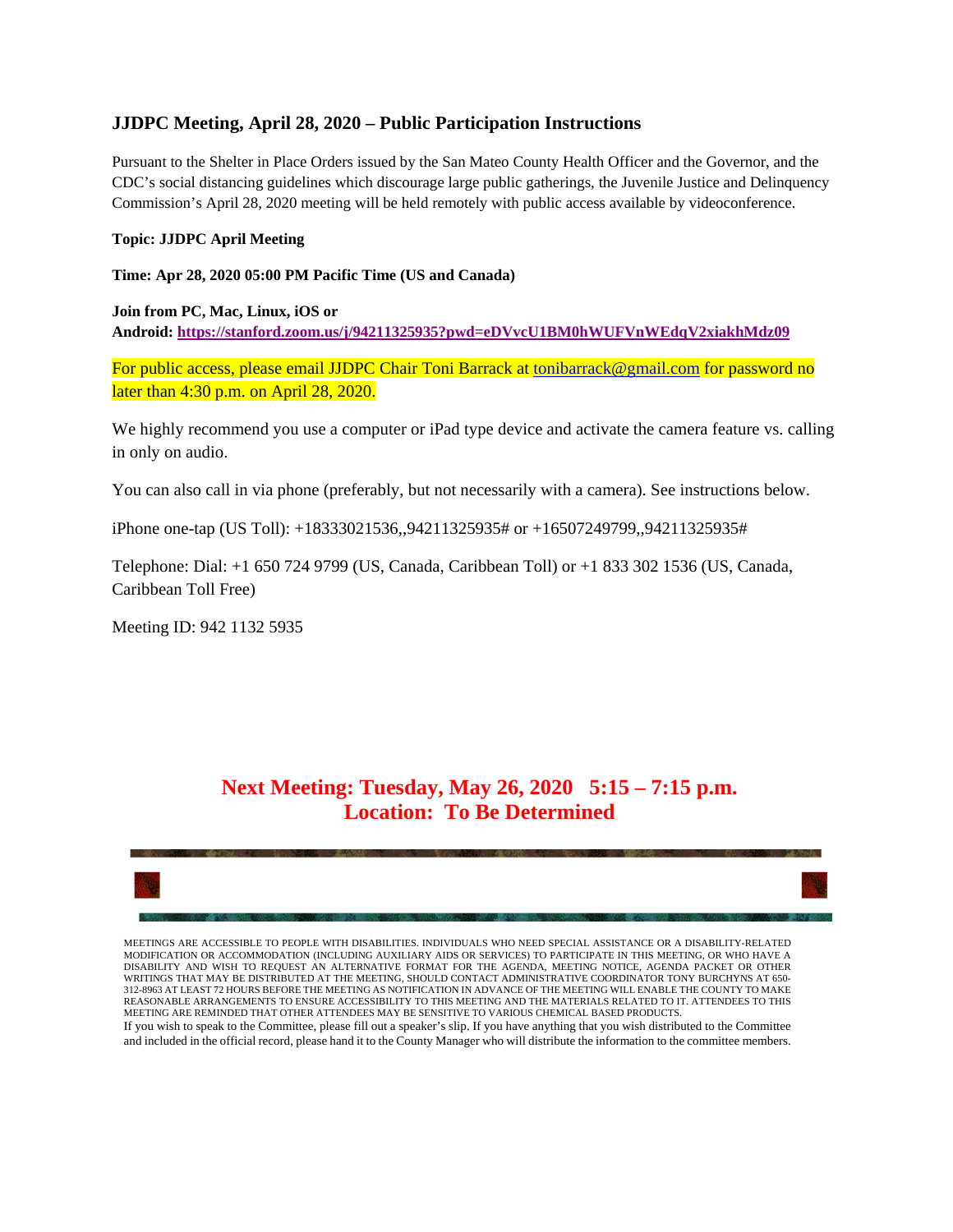## **Minutes of the Juvenile Justice & Delinquency Prevention Commission February 23, 2020 5:15-7:15 pm 455 County Center, 4th Floor, Room 405, Redwood City**

#### **MINUTES**

**Commissioners Present:** Co-Chair, Toni Barrack, Co-Chair Debora Telleria; Co-Vice Chair Sonoo Thadaney; Susan Swope; Douglas Winter; Monroe Labouisse; Valerie Gibbs; Paul Bocanegra

**Commissioners Absent**: Co-Vice Chair Rebecca Flores; Michele Gustafson; Melissa Wilson

**Probation Staff Present:** Administrative Secretary Jannet Bonilla

#### **Additional Attendees:**

| Ally Hoppis – Behavioral Health $&$ Recovery<br><b>Services</b> | Judge Susan Etezadi – Juvenile Court<br>Bettina Graf - San Mateo County Office of |
|-----------------------------------------------------------------|-----------------------------------------------------------------------------------|
| Aurora Pena - Behavioral Health & Recovery                      | Education                                                                         |
| <b>Services</b>                                                 |                                                                                   |
| Kate Heister – Fresh Lifelines for Youth                        | Mary Young - San Mateo County Office of<br>Education                              |
| Jenee Littrell – San Mateo County Office of                     | Yuni Cisneros - Fresh Lifelines for Youth                                         |
| Education                                                       |                                                                                   |
| Ron Rayes – Private Defender Program                            | Sathvik Nori – Youth Commission                                                   |

## **I. Administrative Business:**

- a. Call to Order: Co Chair Barrack called meeting to order at 5:15 p.m.
- b. Roll Call and Establish Quorum: A quorum was established at 5:16 p.m.
- c. Welcome and Introductions
- d. Agenda Review: **Approved** as amended.
- e. Approval of Minutes of January 28, 200: **Approved** as amended**.**

## **II. Oral Communications**

*None*

## **III. Restorative Justice Practices, Social & Emotional Learning, Positive Behavioral Interventions and Supports in SMC Schools**

a. Bettina Graf, Restorative Practices Lead with the Office of Education, provided a presentation on the purpose of Restorative Justice. Restorative Justice practices are used for positive changes in the community by reducing suspensions while working in collaboration with discipline. Juvenile Hall and Hillcrest currently have Restorative Justice Practices; trainings on Restorative Justice are also provided to staff. The Office of Education has provided Restorative Justice Training to 10 different schools throughout San Mateo County; Jenee Litrell stated that although Bettina has provided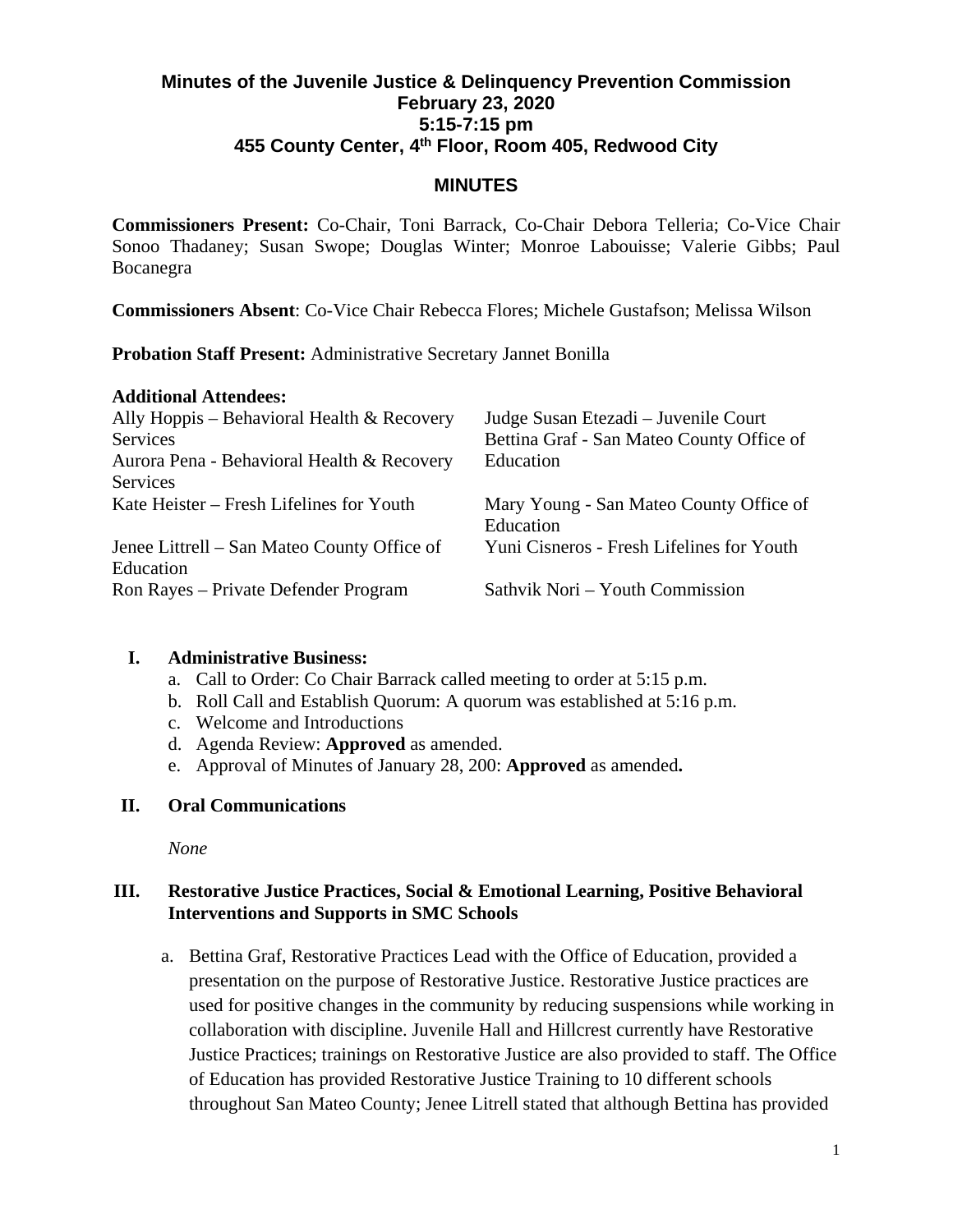trainings to 10 schools, there are other schools also practicing restorative justice who were trained by other providers.

b. Mary Yung, Coordinator with the Office of Education, presented on Positive Behavioral Interventions and Supports (PBIS) which is a part of California's Multi-Tiered System of Support (MTSS). "PBIS is a multi-tiered framework to improve and integrate all data, systems, and practices affecting student outcomes every day". PBIS measures social competence and academic achievement in order to provide youth the proper amount of services. Findings have shown that although schools have been provided trainings throughout the County, not all of them are implementing the practices.

## **IV. Addressing Mental Health and Substance Abuse Issues**

- a. Aurora Pena with Behavioral Health and Recovery Services (BHRS) said she would like to see residential treatment centers available to help address mental health and substance abuse issues, more seasoned staff at centers, and intensive outpatient services. Currently there can be a long wait list for services. Ally Hoppis mentioned she would like to see Camp Glenwood used as a residential treatment center or a revamped juvenile hall to help youth stay closer to home.
- b. Judge Etezadi stated it can be complicated to address the mental health and substance abuse issues as there are so many different types of substances and mental health needs in addition to lack of services. She mentioned that the Competency Program is one resource BHRS is currently using to restore youth to competency. Judge Etezadi said she has had conversations with Chief Keene around Medication Assisted Treatment (MAT), which is currently used in the jail to treat adults who are very addicted to alcohol or substances by curbing cravings. Aurora Pena mentioned that it can be difficult to find psychologists who are willing to prescribe MAT to youth as there isn't enough information on the effect they can have and no long term studies on juveniles.
- c. Ron Rayes stated he shares common thoughts with the Courts and BHRS around mental health and substance abuse issues. Mr. Rayes would like to see a drug/mental health court calendar to connect youth with services and assure they follow through with a transitional plan like FLY and CASA. Santa Clara County has a website showing what a drug court would look like. Drug court would be utilized post disposition.
- d. Jenee Littrell stated the Office of Ed is working hard to provide resources to educate schools on picking up on early warning signs of mental health needs and substance abuse. The office of education is working on a grant to bring more BHRS services into schools.
- e. Probation sent in their thoughts on mental health and substance abuse; they mentioned the need to improve awareness of early warning signs in schools and with parents. They also mentioned the need for affordable therapists and Spanish speaking therapists.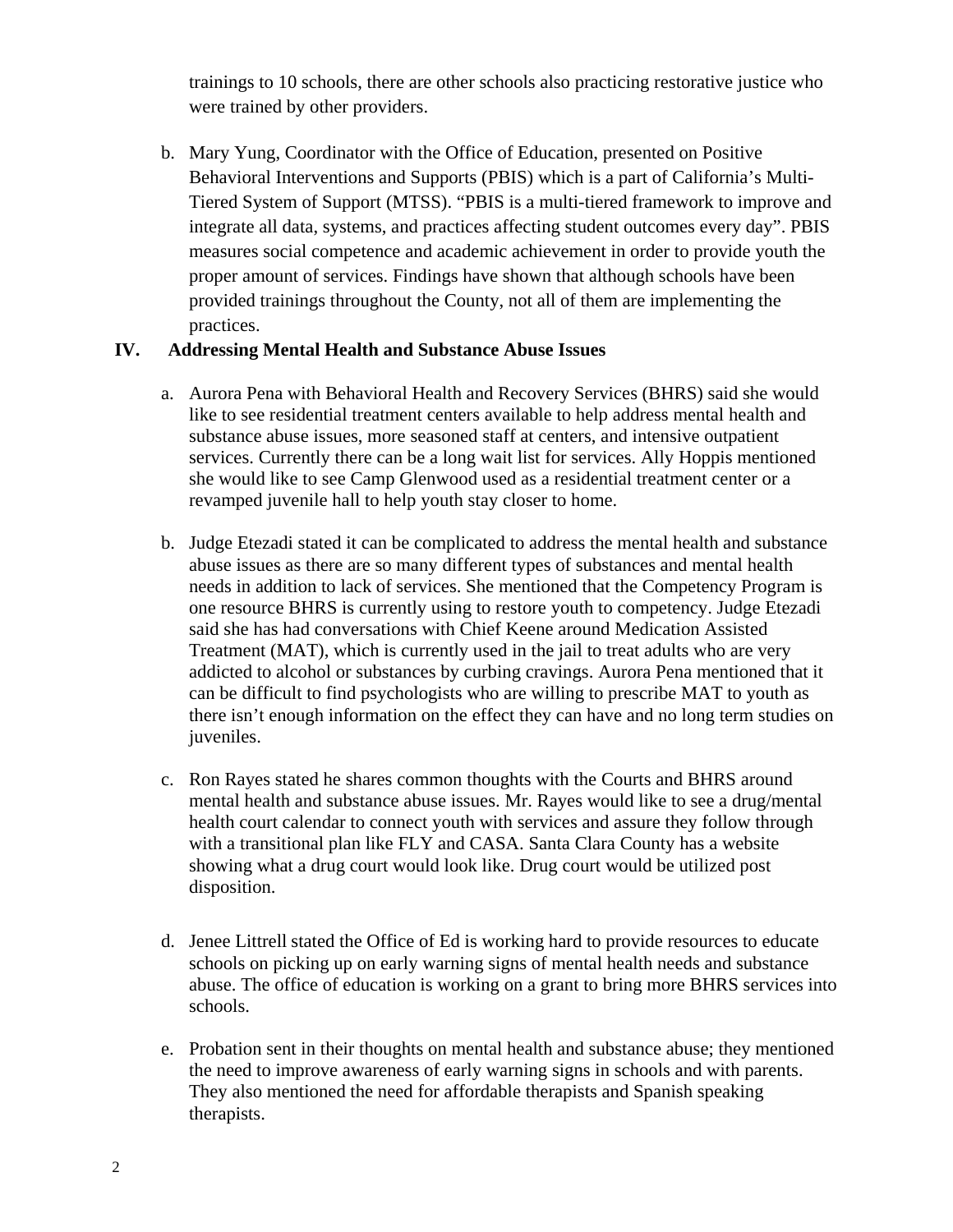## **V. Strategic Plan**

Commissioner Labouisse stated they are one month into a three-month effort to come up with a clear strategic plan. In the first phase they are gathering information. All commissioners have been interviewed as well as 10 different partners including Police Stations, Health Services, DA, Private Defenders, Courts, and County Based Organizations. They will summarize the data they have received and come up with goals. Commissioner Labouisse went over a few highlights from interviews including questions around causes of juvenile delinquency and the common concerns of economic stress and systemic racism. Interviewees also stated the importance of starting prevention and rehabilitation at an early age and need of affordable after school programs like Boys and Girls Club and Job Skills programs. The strategic plan team also received suggestions that the commission do more to advocate for resources and needed funding. During the next JJDPC meeting the final strategic goals will considered for approval.

## **VI. Project Report Outs**

- a. Youth Court didn't have any updates.
- b. Commissioner Swope reported she spoke to Bill Silverfarb who informed her that Supervisor Canepa agreed to give up to \$10,000 from measure K for the design, layout, and printing of the Parent Handbook. Commissioner Swope is working on the letter proposal and getting estimates for the work. She would like to see the project finished by June  $15<sup>th</sup>$ .
- c. Commissioner Labouisse will review and edit the first draft of the 2019 annual report.
- d. Co-Chair Telleria will send the JJDPC Google Drive link to commissioners.
- e. Co-Chair Telleria reported she has received updated inspection forms from the BSCC for the facilities, Police Stations, and education supplement. She asked commissioners to review the forms and forward her any suggestions/concerns so they can be voted on during the next meeting.

#### **VII. Youth Commission Update**

Sathvik reported the Youth Commission continues to work on the 2020 Census and the San Mateo Community Collaboration for Children's Success. The Youth Commission will also attend the Rise 2020 Women's Empowerment Conference at Skyline College on March 7<sup>th</sup>.

#### **VIII. Announcements**

*None.*

#### Meeting adjourned 7:13 p.m.